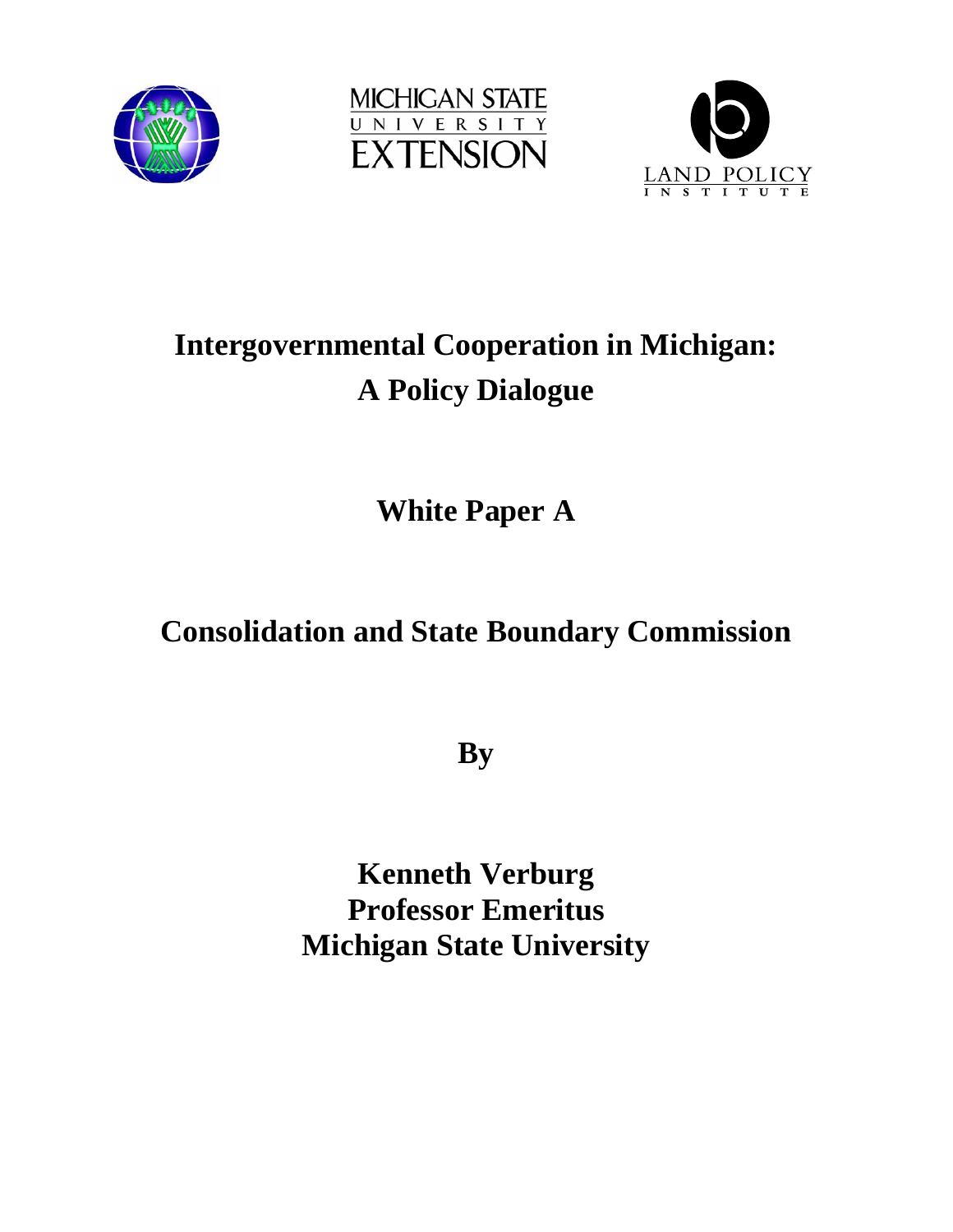### **BOUNDARY ISSUES IN MICHIGAN**

Michigan has a complex set of municipal units: 83 counties, 1242 townships, and 533 cities and villages. The roots of this system of municipal government are found in the Northwest Ordinance enacted by the Continental Congress in 1785 and amended by the U.S. Congress in 1787. The ordinance was adopted to provide a plan for the organization of the territory. The territory consisted of the lands north and east of the Ohio River, east of the Mississippi River, and south of the Canadian border. The lands eventually were organized into five states—Ohio, Indiana, Illinois, Wisconsin, and Michigan.

Over the decades, as the populations moved west and settled in these states, the ordinance provided for their organization as states. For Michigan, acceptance of its constitution occurred in 1837. Two years earlier, 1835, state leaders sought to have the state adopt a state constitution but Congress would not recognize the document because of the dispute over the southern boundary of Michigan; a dispute that came to be known in Michigan as the Toledo War.

The dispute arose as a result of the ordinance's specification that the southern boundary of Michigan would extend due east from the southernmost point of Lake Michigan until it reached Lake Erie. That line left the mouth of the Maumee River in Michigan rather than Ohio and left the Indiana region without contiguity to Lake Michigan. When Congress modified the boundary by assigning the southern strip to Indiana and Ohio and assigned the western portion of the Upper Peninsula to Michigan, Michigan's constitution was approved and adopted in 1837.

As these states organized and as the county populations grew, the counties gradually organized. As many of the new settlers traveled down the Erie Canal (opened in 1825), they exited in deep southeast Michigan. Many then ventured west and settled in the areas that would constitute the lower two tiers of counties. Several of the counties in Michigan were organized before the state constitution was accepted. Such was also the case with some townships.

Townships began organizing as early as 1790. In states such as New York, New Jersey, and Pennsylvania townships were largely organized in the 6 x 6 mile areas surveyed in accordance with the federal survey requirements. In Michigan, these 36 square mile areas were to become the basic layout for the local governments in the rural and lightly populated areas. Section 16 of each township was designated as the "school section", the lands of which were to be sold and the proceeds delivered to the state to finance the state's public school system.

#### **Early County and Township Roles**

If one considers the nature of distant communication and the nature of travel during the time the state was being organized, it is easy to imagine what difficulty a state would encounter as it sought to carry out state government responsibilities. With communication dependent on the delivery of paper documents and delivery by horseback, a state could barely execute the functions the constitution assigned to the people. The organization of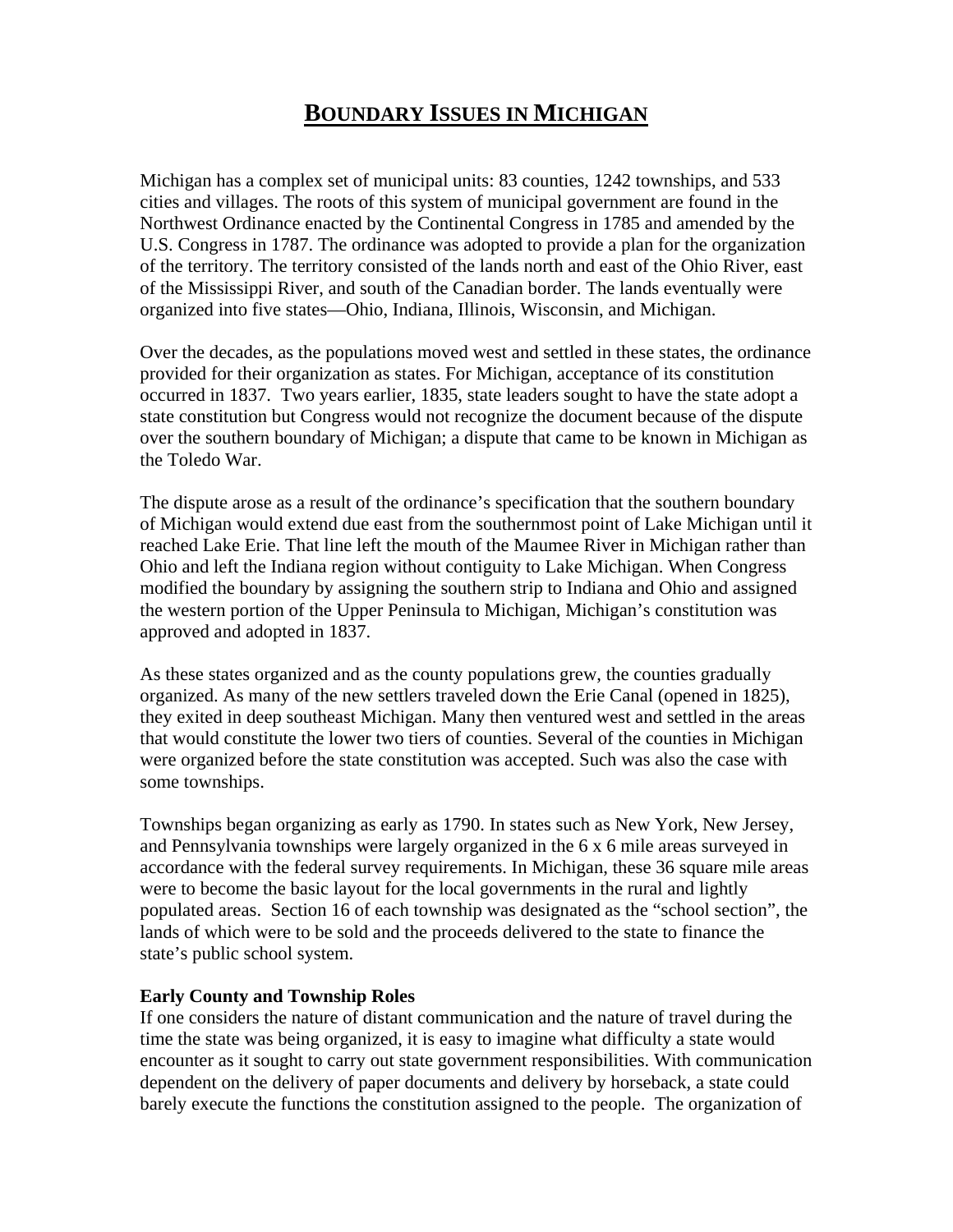county and township governments gave state government comprehensive coverage as the units formed a two-tier system. Both the counties and townships provided a network through which the state could execute its policies and have them administered.

The early responsibilities of counties and townships were then related to carrying out state policies such as administering a court system, collecting taxes, law enforcement, managing land ownership, organizing a road system, administering elections, and numerous other such functions. Some of these functions addressed county and township needs but they were also basic to achieving state goals.

Early constitutional and statutory provisions specified the organizational structure, duties, and powers of the counties and townships. They were organized under the then prevailing values of Jacksonian democracy. Qualifications for holding elective office were minimal and the terms were short, sometimes only a year. Township supervisors eventually were elected to two-year terms and constituted the majority of the county boards of supervisors. Cities selected their own members to the county board.

#### **Legislative Governance of Cities**

The state constitution and state laws maintain a tight rein on county and townships even to the present day. The legislature also had a tight grip on cities for the first seven decades of the state's existence. As the population expanded in communities around the state, residents would seek new authority to address the growing needs. The legislature responded to these requests by permitting them to organize as villages and cities. The legislature was then permitted to adopt local legislation by a simple majority and so could craft the city and village "charters" on an individual basis. In some instances, legislators would craft the rules to fit the wishes of the "locals." In other cases, a charter had to be more to the liking of an individual legislator.

The practice of legislatively crafted charters continued almost until 1900. About that time, the legislature began to realize that the charter development and amendment processes generated a great deal of busywork and minimal political benefit. With that realization, the legislature adopted the Fourth Class City Act and the General Law Village Act. Each of these permitted a community to organize a city or a village under the terms specified in the acts.

#### **The Home Rule Concept**

The two general law statutes may have represented some progress but as the concept of "home rule" and the values of Progressivism became more popular, the "remedies" offered by the legislature were not the solutions some were looking for. As the 1908 Constitutional Revision Commission deliberated, one of the key changes was the issue of "home rule" for cities and villages. At this point only 5 states had included provisions for municipal home rule in their constitutions. The delegates debated whether home rule provisions should apply only to cities and villages or to counties and townships as well**.** A majority finally agreed to extend it to cities and villages only.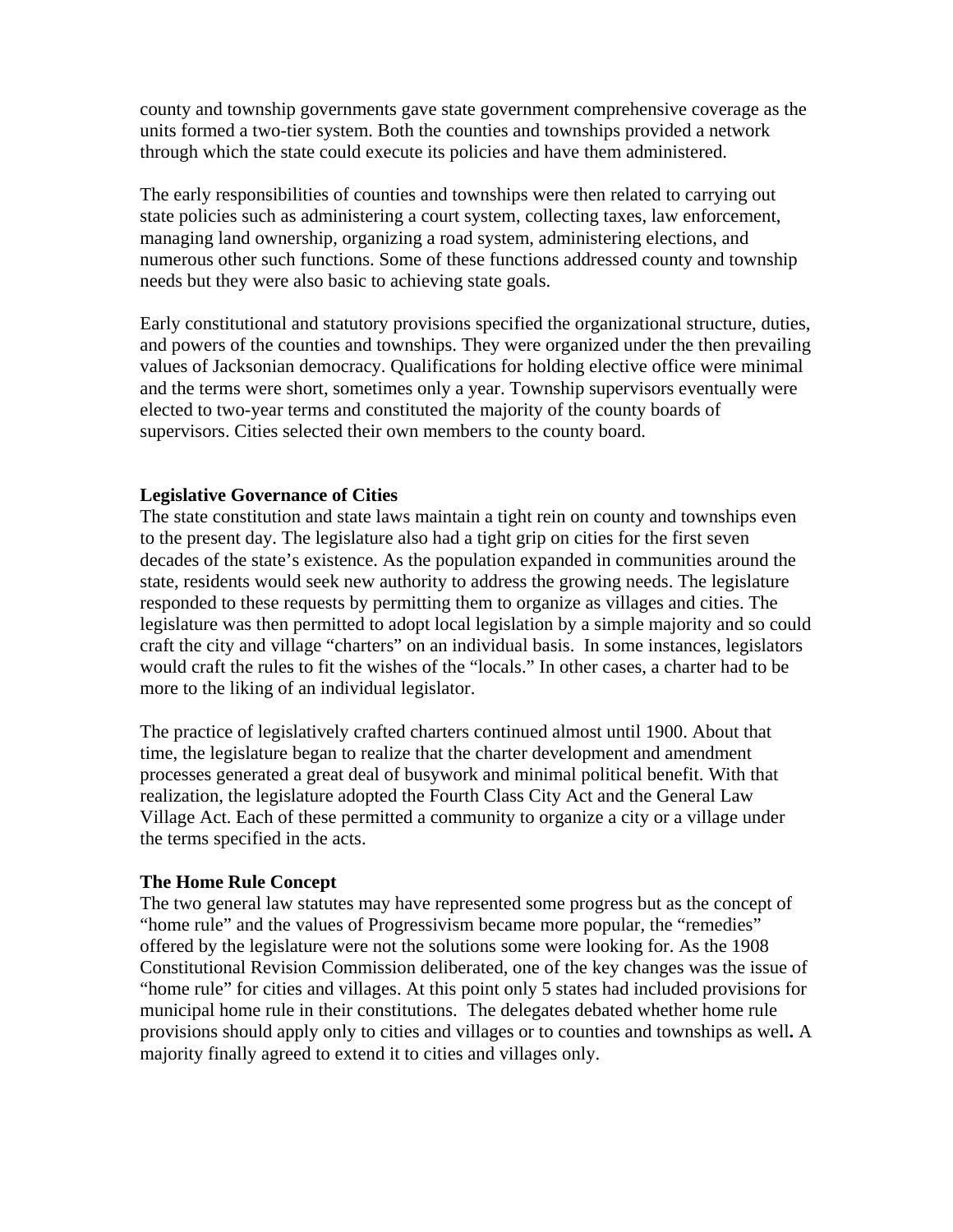The municipal home rule provisions essentially eliminated the power of the legislature to adopt special or local acts and directed the legislature to adopt a home rule law for both cities and villages. The acts enabled the units to organize and prepare their own charters to specify matters such as whether council members would be elected at-large or from districts, whether elected officials would be partisan or non-partisan, the length of their terms, the powers of the ma**y**or, the presence of a city/village manager, the maximum tax rate, etc. The state attorney general was required to review such charters before residents voted on them, but otherwise the state exercised no other oversight.

By 1960, roughly 50 years under the new constitution, some 219 cities and 291 villages were in existence. Of these cities, 186 were home rule cities but only 51villages had gone through the home rule charter process. Of the formal villages, 240 were organized under the 1895 General Law Village Act.

The home rule city and village acts have been amended numerous times in the nearly 100 years of existence. However, the provisions adopted in the 1908 constitutional convention set the pattern for city, village, townships, and county governments that operate today.

#### **Changed Social, Economic, and Physical Environmental Changes**

Much of the change that we experience today resulted more from the social, economic, and physical environment changes that have developed over the years. Local government powers remained rather stable during the 40 years leading to World War II. Perhaps the most significant change was the establishment of the county road commission and the termination of township responsibilities for local roads.

The major changes in the social, physical, and economic environment occurred in the years following the end of World War II. During the Great Depression of the 1930s and the war years of the 1940s generated little demand for urban growth. The economic conditions and the fighting of the war delayed family formation but led to a dramatic demand for housing and economic development when the war ended and new families were formed. Most of the cities were not prepared to cope with these demands and, as a result, the response to the demands led to significant suburbanization in the townships adjacent to the central cities.

Other factors also brought about change in the suburban areas. The manufacturing industries, now turning from the challenges of manufacturing war materials to producing domestic products contributed to the expansion of new facilities in new areas. Such development was facilitated by the growing use and affordability of the automobile and need for an improved system of roads and highways. President Dwight Eisenhower's advocacy of a "national defense transportation system" extended the suburban growth patterns as the national freeway system began to be constructed.

#### **Implications for Municipal Boundary Issues**

How did the foregoing change affect the relationships between cities and townships? The pattern that emerged placed increasing pressure on the infrastructure of local governments. As developers requested connection to local infrastructure--facilities such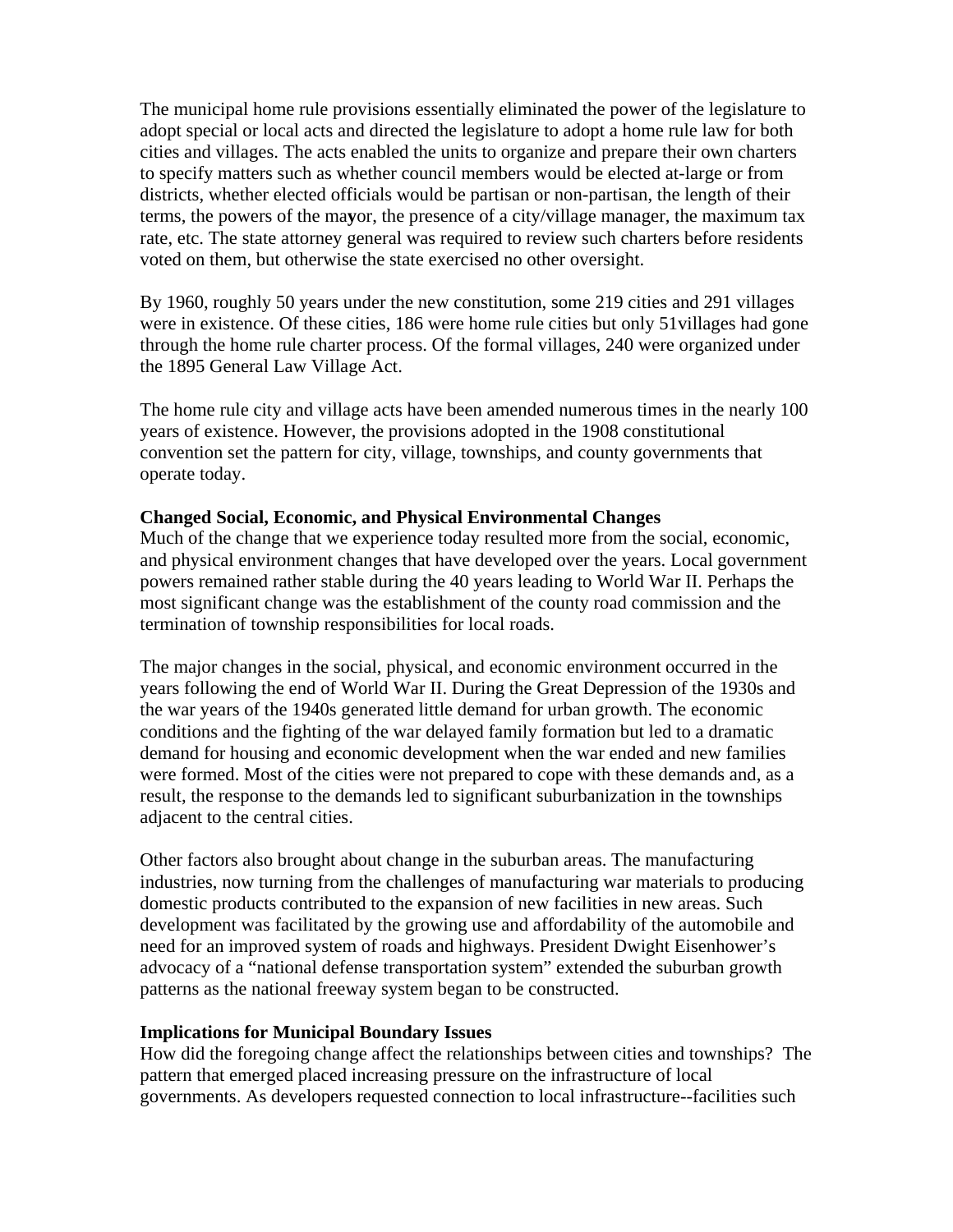as water and sanitary sewer systems--the practice of annexation became more pronounced. Annexation rules of the 1950s required the advocates of annexation to secure signatures and file the petitions with the county clerk and county board of supervisors. The role of these officials was primarily administrative in nature—does the number of petitions signatures meet the requirements of the law? If so, the board set a time for an election on the issue. The difficulty, however, was that the balloting process favored cities as the votes of city voters and township voters were combined except for the votes of township residents on the property to be annexed. Annexation proponents dealt with the votes in the area to be annexed either by selecting unoccupied properties which left the combined city-township vote determine the outcome. Occasionally, as a defensive measure, the township would move a voter onto the otherwise unoccupied property so a "no" vote could be cast to defeat the annexation proposal.

Another defensive measure often employed was labeled as the "race to the courthouse." That is, whenever a township supervisor caught wind of a city's annexation plan, the township would quickly gather signatures to file a petition to incorporate the township as a city and thus protect itself from annexation. The unit that was first to file a qualified petition would be the first to have its issued voted upon. It was thus necessary at times to race to the county courthouse to file the petitions before the opponent did so.

During the late 1950s and 1960s a number of townships used city incorporation as a defensive strategy against annexation. In the Detroit metro area Livonia, Southfield, Warren, Sterling Heights, Troy, Rochester Hills, and Farmington Hills were among the new the cities incorporated from the remaining portions of townships. In the Flint area the city of Burton was incorporated from an entire township; in the Grand Rapids area the newly incorporated cities from remaining portions of townships included Wyoming, Kentwood, and Walker; and in Kalamazoo County, the city of Portage.

With expanding township population, townships were gaining strength in the legislature and legislators gave increasing heed to the demands by the Michigan Township Association for reforms in annexation rules. With counter pressures from the Michigan Municipal League, legislators found the resolution of the demands evasive. The MTA demand, at the minimum**,** was for a vote by township voters to determine whether a township would release territory to the adjacent city. For cities, such an arrangement would mean a virtual end to annexation.

The first step in resolving the two positions centered on the establishment of the State Boundary Commission (SBC) which would be charged with the responsibility to oversee the processes of incorporation, annexation, and consolidation. The legislature approved SBC oversight of the incorporation and consolidation processes in 1968 but did not resolve the dispute over the annexation process. (Membership of the SBC consisted of three gubernatorial appointees and four additional members [a regular and alternate- representing city and township respectively] who are appointed by the chief probate judge in the county from which the petition was filed.)

Ultimately, to devise a compromise on the issue of annexation, delegates from the two municipal associations met in a Lansing restaurant late into the night to negotiate a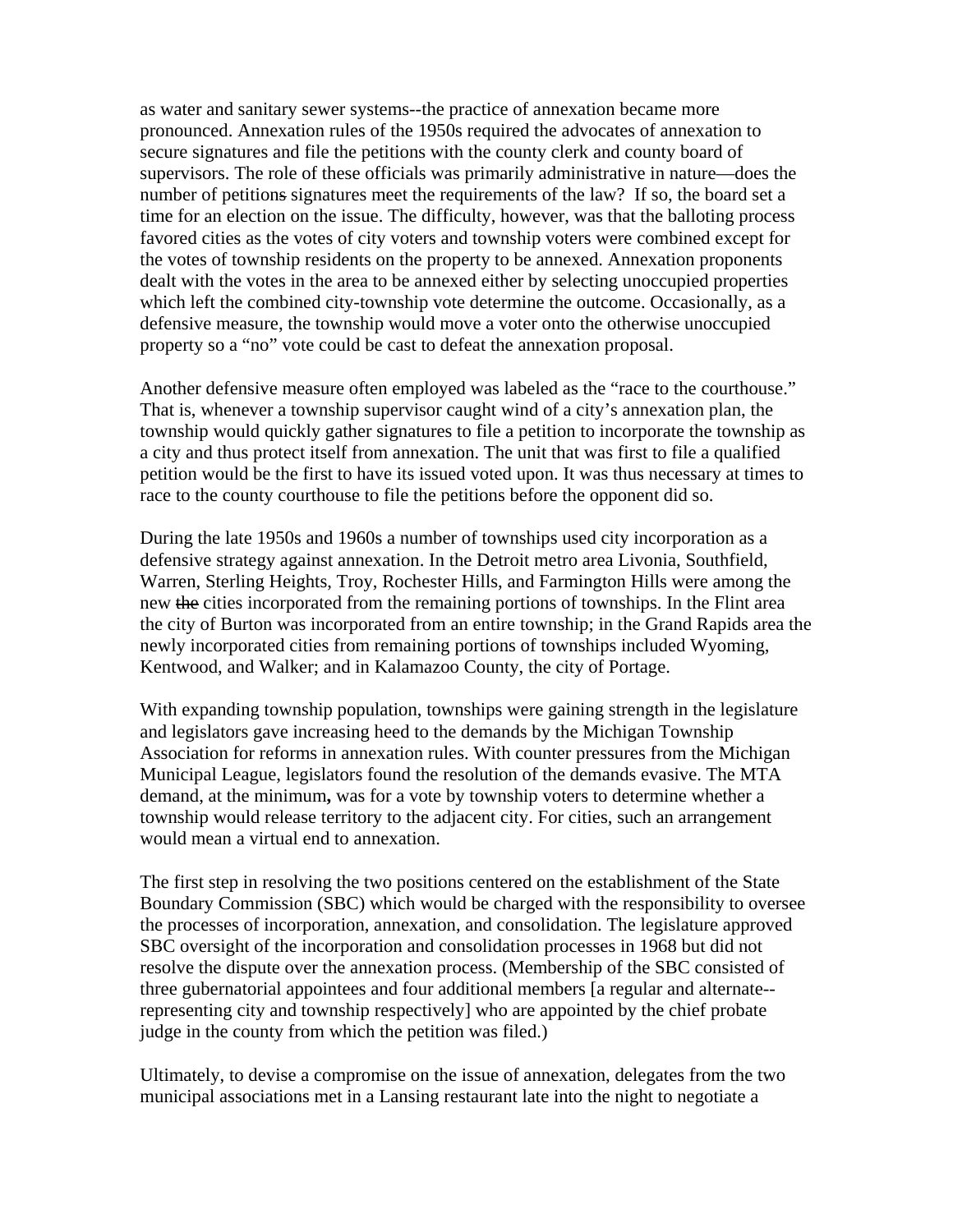solution to the issues. The agreement that the legislature later enacted would authorize several methods to petition for annexation. One method provided filing a petition by persons or entities that collectively hold record title to 75% or more of the area proposed for annexation. In other instances, owners of land could petition the SBC for annexation of their land to the city. If an area to be annexed had fewer than 100 registered voters, the decision would rest with a majority of the SBC members. An alternative arrangement applied if the SBC approved a petitioned annexation which contains a population of more than 100 in the area approved for annexation. Then a referendum petition signed by 20% of the registered electors of the area approved for annexation could be filed with the SBC. A majority of voters could overturn an SBC decision.

The SBC procedure involve**s** a three-step process. Its first responsibility is to review the petition to annex township territory and determine whether the petition conforms to the statutory requirements. If it does not qualify, the petition is declared insufficient and rejected. If the petition is declared sufficient, the SBC conducts a public hearing in or near the affected municipalities. The public hearing process remains open for a 30-day period during which time persons may provide additional written comment for the record. This is followed by a 7-day period during which time **t**he involved parties (petitioner, city, township) may submit rebuttal comment on the 30-day material. Upon the completion of these stages, the SBC conducts an adjudicative meeting where, after hearing summary comments from the petitioners, the city, and the township, renders its decision. The SBC decision must involve consideration of an 18-point statutory criteria listing (Initially, the SBC was established as a Type One agency with the authority to make a final decision on the case unless it was challenged in court. Under a 1996 Executive Order**,** the SBC was reclassified from a Type I agency to a Type II agency so that its decisions now constitute *recommendations* to the Director of the Department of Labor and Economic Growth who makes the final decision on a case and signs the order.)

In 1978, the legislature amended the Charter Township Act and granted additional protection from annexation. The new statute granted immunity from annexation to all townships that were chartered by 1978. Townships that were chartered after that time could be granted immunity from annexation by the SBC if the township met several criteria including the provision of water and/or sewer services.

#### **Outcome of the Compromise**

As the SBC began implementing its responsibilities, the caseload for annexation grew dramatically during the 1980s. The caseload involved anywhere from 13 to 47 petitions filed per year. Developers initiated virtually all of the cases and maintained that annexation was necessary to gain access to city water and sewer services. Most commonly, cities providing these services responded by saying the city policy does not permit extending these services outside the municipal boundaries. Hence, in townships that did not provide these services, annexation was the only avenue for gaining these services.

The compromise also resulted in a major decline in the incorporation of new cities and villages and brought a virtual end to the city incorporation of full townships.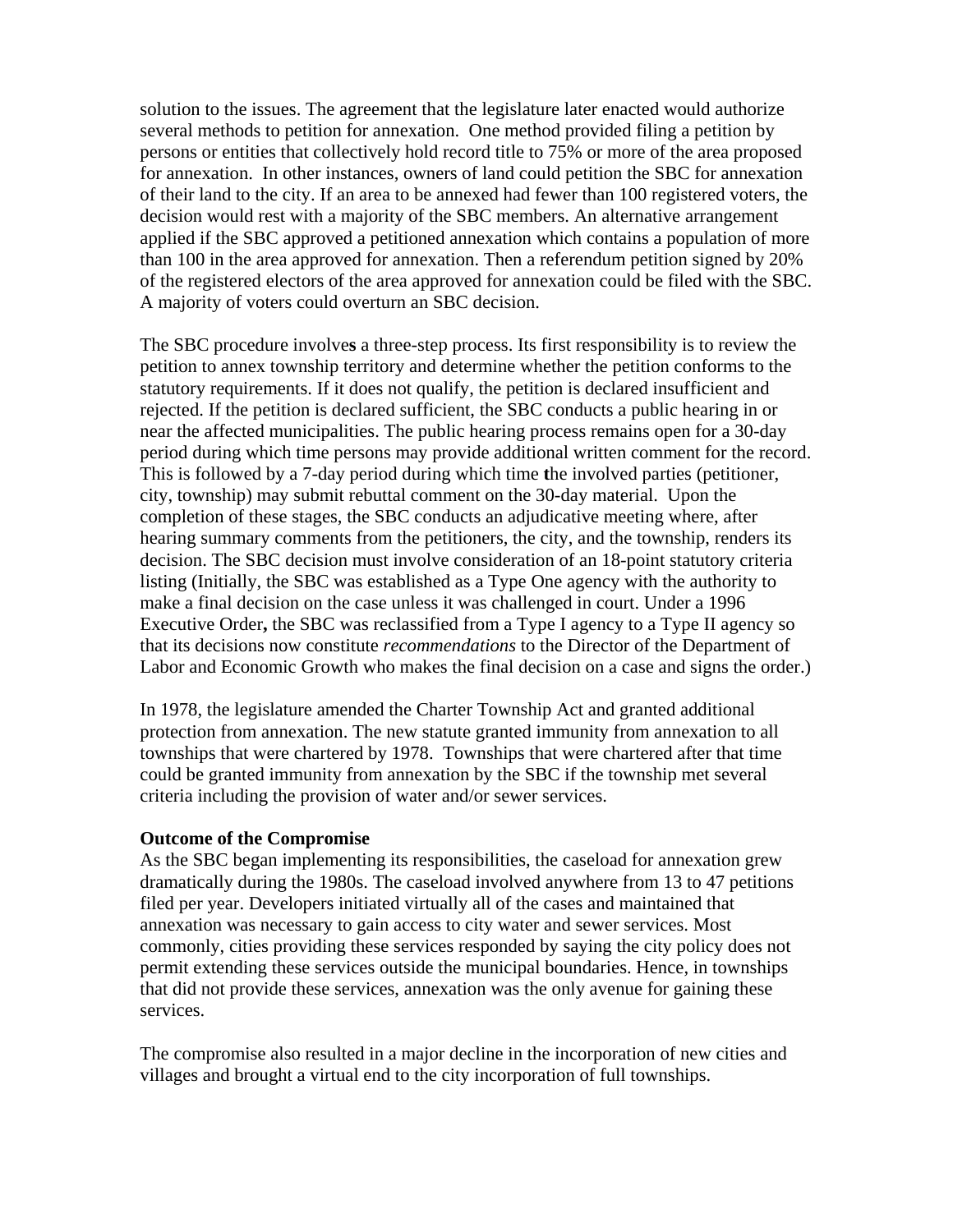#### **Public Act 425, 1984**

In 1983 and 1984 the General Motors Corporation was contemplating the construction of a new manufacturing facility in Flint Township, adjacent to the city of Flint. One roadblock for the plan was the township's lack of water and sewer services. Absent these services, the site did not meet the company requirements. In the economic interests of the region, negotiations between the city of Flint and the township produced an agreement whereby the city would extend its infrastructure to the site. In addition the city-township contract would give the city control over the land and the township would receive a portion of the property taxes that would be levied on the new facility.

Upon learning of the agreement, state officials questioned whether the city-township agreement had a statutory basis. Upon concluding that it did not, officials drafted legislation incorporating most of the provision of the contract and submitted it to the legislature for enactment. The legislature enacted the bill in 1984 although the company's plan fell through and did not build the facility.

Ten years or so later, the statute was rediscovered and soon, "425 agreements" between cities and townships were being used to form agreements primarily between cities and townships primarily for purposes of economic development. (Use of the provisions in PA 425 to achieve economic development is specified in the act.) Typically, the economic development project motivating the agreement required access to public water and sewer systems. The act permits the two units to approve a contract to a maximum of 50 years**,**  with the option to renew for up to another 50 years. Typically, the agreements include temporary or permanent transfers of land developments motivating the contractual arrangements. Sharing property tax revenues levied on the transferred lands is also a common provision.

The act also includes a provision that prohibits the SBC from including any lands that are part of a 425 Agreement in any of its annexation or incorporation actions. This provision has led to the use of the statute as a defensive measure against the standard methods of annexation. Occasionally, two townships have formed a 425 Agreement that has had little immediate bearing on economic development but served to prevent annexation by a neighboring system. Since the statute does not require lands included a 425 Agreement to be contiguous with the receiving jurisdiction and does not require any county or state level oversight, the act is susceptible to such uses.

On the other hand, the act has been used in a variety of circumstances that were conducive to economic development projects. One of the most notable examples involves an agreement between the City of Lansing and Alaidon Township to facilitate the construction of the Jackson National Life Insurance Company several miles away from the nearest city boundary. The state offered a grant to construct a sewer line to the office complex and to keep the company and its thousands of employees from moving to a location outside Michigan.

Municipalities are required to file their P.A. 425 agreements with the state Office of the Great Seal. The office now has hundreds of documents on file. The difficulty, however, is that the office has no responsibility to evaluate the documents against statutory provision.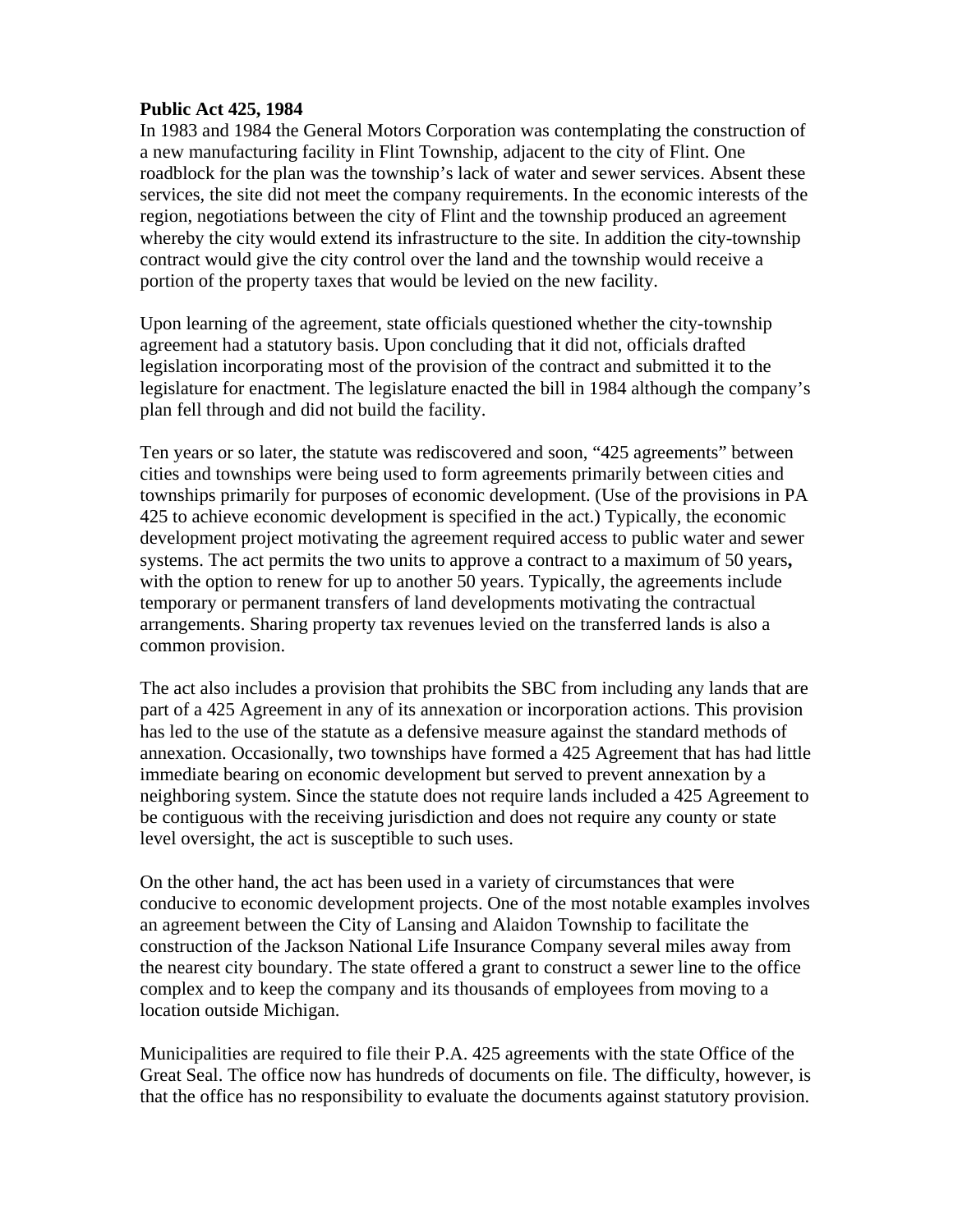The question is whether the successors to those involved in shaping the agreements will be aware of the provisions after the 50 year agreement expires.

The lack of state oversight of the boundaries of P.A. 425 agreements, the lack of contiguity between the municipalities involved is likely to cause significant future problems as the agreements expire. One agreement, for example, has transferred a hundred acres from a township to a city for two 50-year periods. Upon the expiration of the second period, the residents living there will decide which jurisdiction will receive the lands. During the intervening 100 years many decisions will be made regarding the use of the land, the infrastructure placement and maintenance, etc. Given the long-term uncertainty associated with such an agreement, why did the township agree to such a contract? The township board approved the contract as a defensive measure against permanent annexation of the land and loss of all revenues and land use control of the lands.

In this instance, the township was a charter township. The township was chartered prior to 1978 and therefore was immune from annexation by the SBC. However, the Charter Township Act contains a provision that permits township lands to be annexed to a contiguous city. The city voters, by election, can vote to approve or reject the annexation as can the residents of the lands to be annexed. However, the voters in the remaining portion of the charter township are not permitted to vote on the question. Hence, the township exercised its best option—sign on to the 425 Agreement.

Because the SBC has a record of approving a large percentage of the requests of landowners to annex lands to a cities, township officials are inclined to pursue the P.A. 425 approach. As a consequence, the number of SBC caseloads is low compared to that of the earlier periods. During the last several years, the number of annexation petitions per year is as low as six or seven.

The number of petitions for city incorporations has also been low—perhaps one or two per year. Throughout the 1980s, 15 incorporation petitions were filed. Throughout the 1990s, 8 incorporation petitions were filed.The exception to this count has occurred in the period from 2004-2007 when the SBC received or has pending four cases for the incorporation of villages to cities. The petitions do not ask to expand the boundaries beyond the existing village

Just why these village-to-city incorporation petitions have been filed with the SBC is not clear. The legislature has made no changes in the legal standing of villages. Nor has any of the villages included non-village lands in its petition for city incorporation. The villages that have filed petitions are scattered throughout the state. Only one of the villages that filed, Caro in Tuscola County, is a county seat. The principal explanations offered by the village representatives have to do with property taxes and related benefits. Village representatives often assert that village property owners pay township taxes but the village receives little benefit from the tax. Others maintain that the township levies a tax millage for road improvements but maintain that the proceeds are not used for village streets. (Villages do receive state road funding through PA 51.) Although township officials offer counter arguments, the fact that villages, unlike cities, remain part of the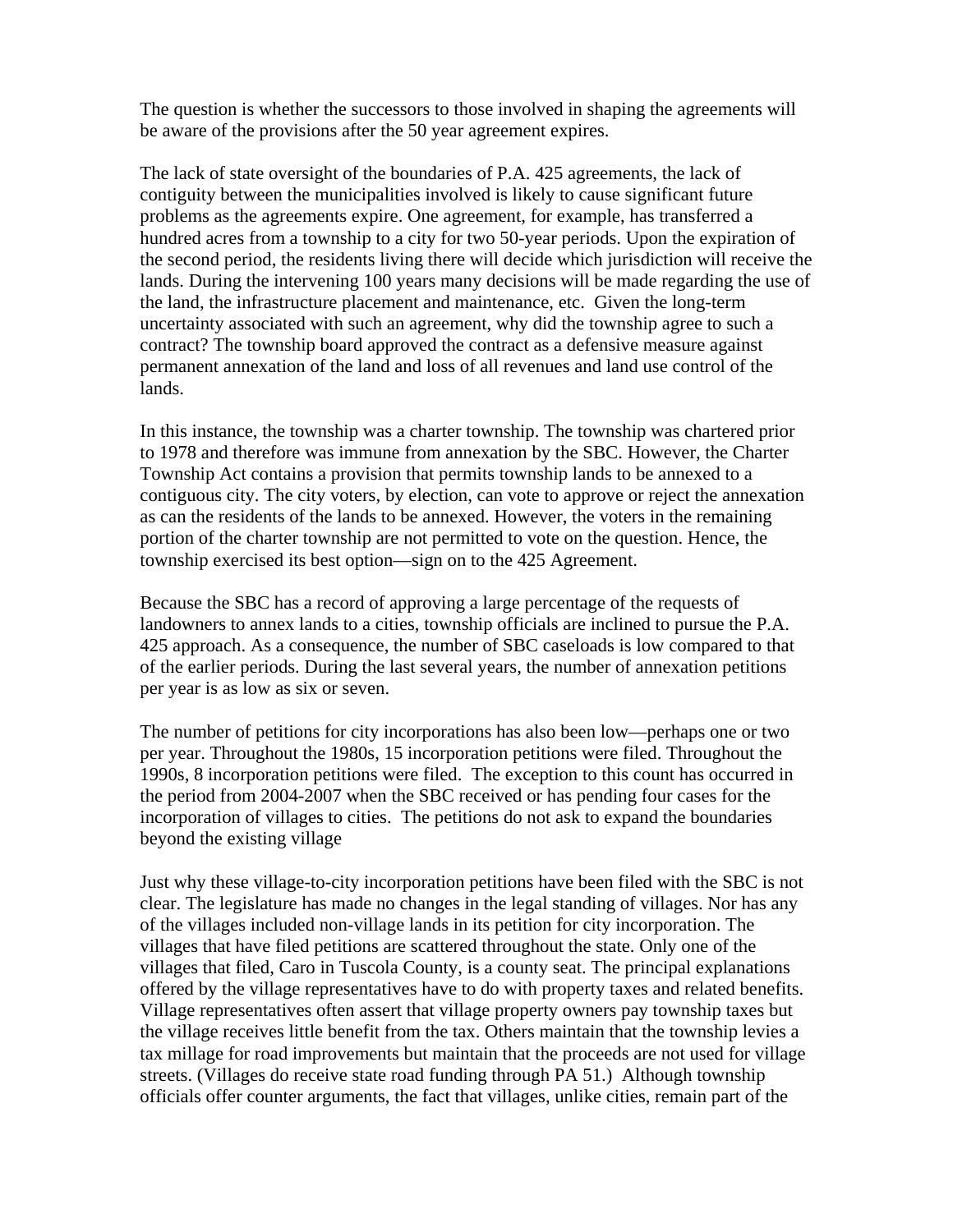township tends to generate a perspective that the villages are subsidizing the township government.

Townships in which villages are located object to the incorporation of the villages as home-rule cities. Their main objections relate to the property tax implications. Significant portions of the township tax base rest on lands under village control. If the village incorporates as a city, the developed portions of the tax base in the village are removed from township jurisdiction and the township tax base. In addition, the village and the township often have a record of cooperating in the provision of some services, especially fire protection, municipal office space, and sometimes health related services. "Divorcing" the two units and instructing each to go its own way often constitutes a difficult transition. The problem is exacerbated when the incorporation includes highvalue industrial or commercial tax base.

New village incorporation requests are infrequent. The SBC, in recent years, has received three petitions for new village incorporation. Both of these were similar in that they both surrounded large inland lakes that are surrounded by lakefront and summer vacation residences. The SBC approved the petition on two of these; voters approved one and rejected the second one. The third petition asking for the formation of a 23 square mile village is still in process at this writing. Like most village incorporations the arguments favoring incorporation relate to the need for higher level governance, such as planning and zoning, and services such as road improvements, public utilities, and improved police and fire protection. Obviously, all these services will require greater tax levies.

| $-2000$ |               | 2002 | 2004 | 2006 |
|---------|---------------|------|------|------|
| $-425$  | 45            | 35   | 53   | 32   |
| $-279$  | 58            | 33   | 42   | 44   |
| – GLV   | 35            | 30   | 19   | 13   |
| $-$ HRV | $\mathcal{P}$ | 1    | O    | O    |
|         |               |      |      |      |
| $-2001$ |               | 2003 | 2005 |      |
| $-425$  | 19            | 26   | 51   |      |
| $-279$  | 60            | 38   | 48   |      |
| $-$ GLV | 25            | 19   | 8    |      |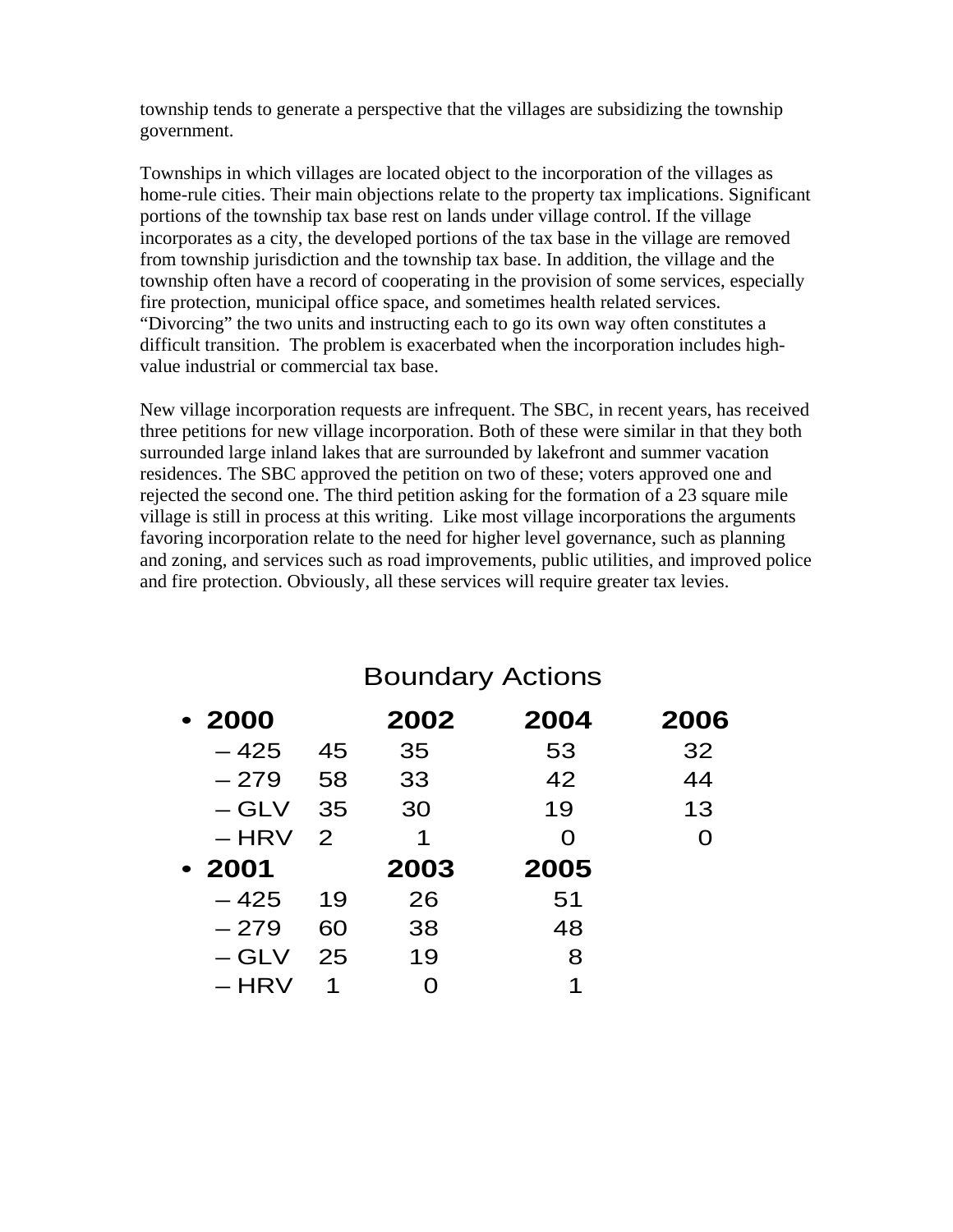#### **Remedial Options for the Future**

The foregoing accounts constitute a review of how urban and suburban local governmental relationships have evolved over the years. In evaluating this history it is important to note that the origin of the county, township, village, and city was based on a sound plan addressing the needs of state government and local residents. Over the 160 years it has been in use, however, conditions, needs, and opportunities changed dramatically. During period adjustments in the system were made but none was revolutionary.

Should the system now undergo a revolutionary change? If yes, what goals are to be sought? If no, what minor fixes should be sought?

**1. Understanding the Role of Government.** A key priority is that local leaders know and understand the role of government. We can all define the role in many ways but it is essential that they see the role as one of governing or regulating the interdependent relations of people and that the greater the number of people involved, the greater the interdependent relationships, and the greater the need for more government involvement. If local officials accepted this definition, they would likely understand that growth in population and greater economic development in a jurisdiction serves to raise the cost of government not to lower it. With such an understanding, the officials would recognize that "winning" the battles over boundary expansion results in only temporary increases in local revenue. Those familiar with the feelings expressed in the SBC public hearings over annexation recognize the assertions that much of the concern is about the gain or loss of tax base.

If one wants to test this theory of the role of government, one should ask where are taxes the highest. In jurisdictions with few and scattered populations or in jurisdictions with high volume and densely settled populations?

**2. Sharing the Burden of Regulation.** One approach to dealing with annexation actions would be to hold the township harmless in terms of loss of tax base. That is, a change in the law could require the core city receiving annexed territory to pay the township on an annual basis the property taxes lost from the land transfer. A further step could restore the township's per capita state revenue sharing losses if persons were living on the transferred property.

Neither side would likely find this an attractive solution. Core city officials would argue that township**s** would be receiving a permanent subsidy for the land over which it has no control and obligation. The township officials would argue that the action would be an insignificant compensation for the lost opportunity the action will cost.

Such a policy, however, would serve to shift the presumed losses and gains and discourage somewhat the competition for development between the two parties.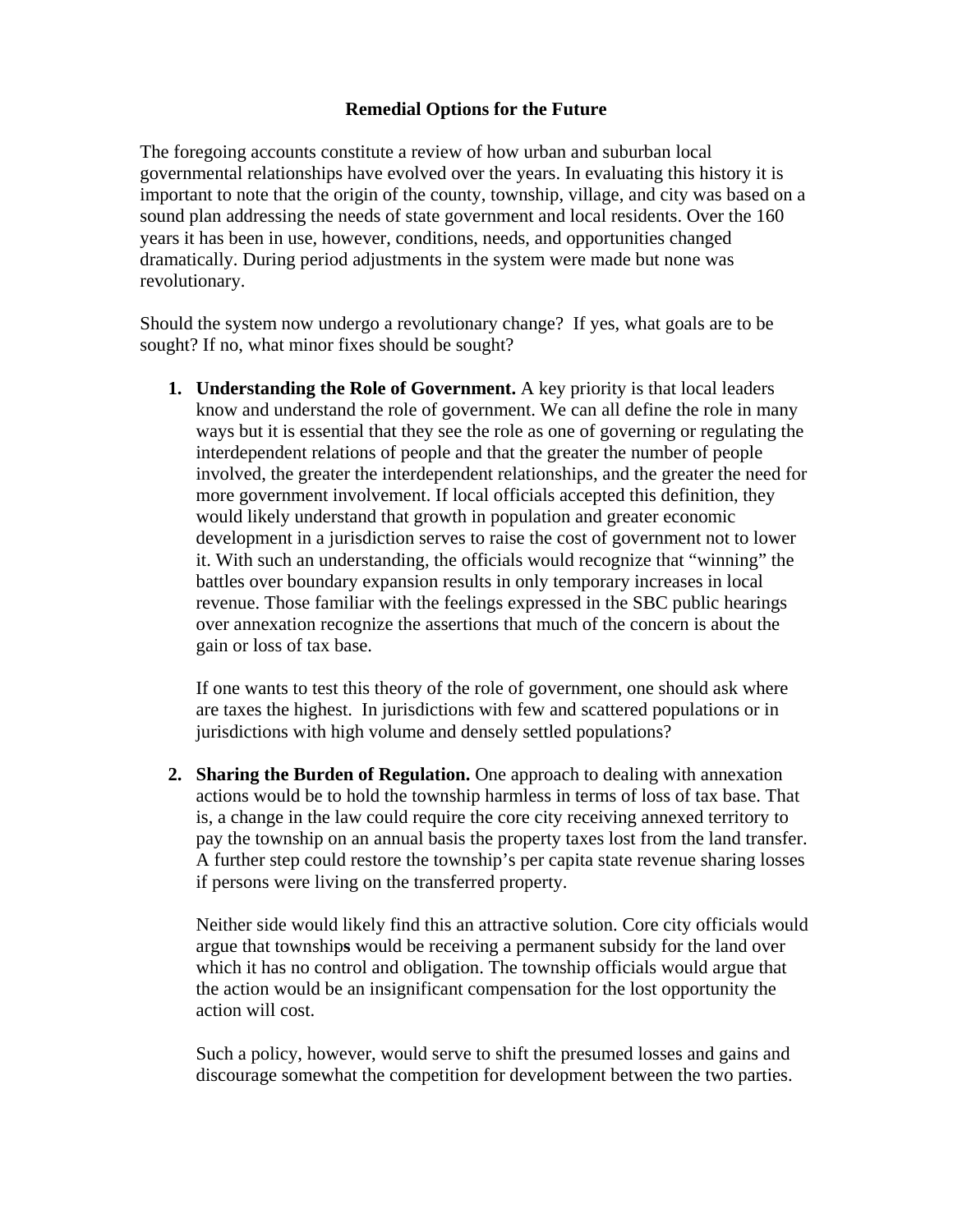**3. Preserving Urban and Rural Environments.** The follow-up question is whether the competition for development between core cities and adjacent townships be slowed or discouraged. Many would argue that the competition for economic development and growth is a positive factor because it will generate more economic benefit to the units.

The difficulty with the competitive environment is that it tends to generate some negative consequences. One of those consequences is that the older core units, whether city or township, are less able to compete because many do not possess the open land for new development. The rural areas do not have to deal with that factor and may thus offer more attractive and lower cost development sites. Some may respond by suggesting that such circumstances will be a positive factor for the state economy.

What is overlooked, thus far, is that the competition has the consequence of converting lands used for agriculture and natural preservation to shrink and disappear. At the same time the older communities are deteriorating because they often do not have land available to accommodate the needs of new development projects. Hence, their economic base deteriorates and their vitality diminishes over time. Meanwhile, government is called upon to accommodate the needs of the growth areas often at the expense of older communities.

Over the years, the pace and place of development are left to the developers with little governmental management responsibility except by the municipality directly affected.

If we could base our development decisions with a greater focus on the preservation of land and natural resources as well as the vitality of our built areas, we would have the potential to define our goals and achieve them. To do so, however, would probably require raising the development decisions to a higher level such as the county or a region. Such a move would not guarantee the desired change as long as our society and policymakers develop values associated with such land uses remain unchanged.

One only need review the Jackson National Life Insurance Company mentioned earlier. Had state, city, and township officials had different perspectives the outcome could have been different. Allegedly the company wanted to build the new offices in a location that would provide "greater freeway exposure" that presumably that would have been good for business. The question is whether such a site could have been made available adjacent to I-496 through the downtown Lansing where water and sewer services were already available. The \$8 million state grant perhaps could then have been used to acquire and clear a site for the facility.

**4. Regional Sharing of Industrial/Commercial Economic Investments.** A fourth option to reduce competition for industrial or commercial economic development is sharing the tax proceeds generated by new development on a regional basis.